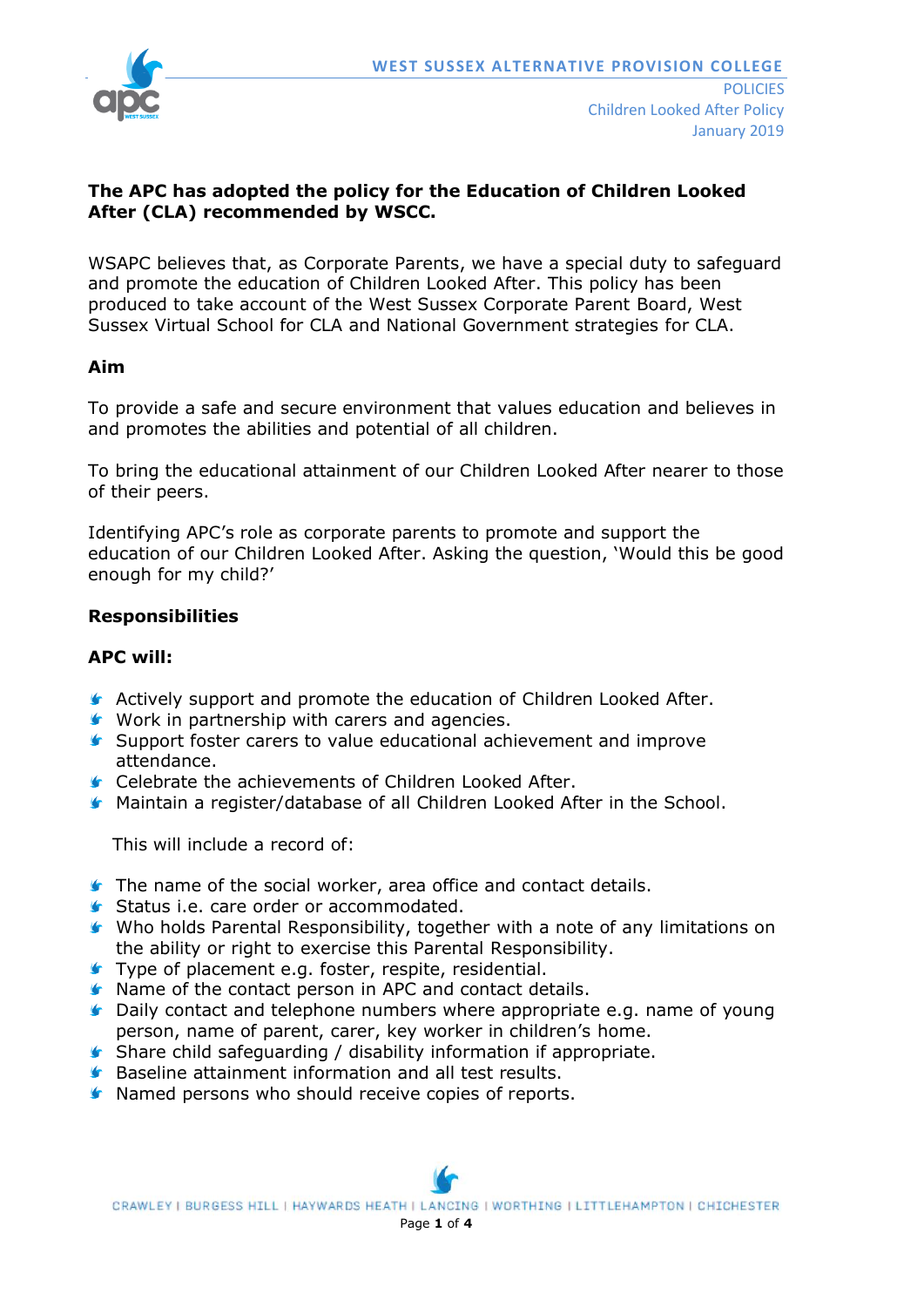

APC will respect the confidentiality of Children Looked After and ensure that any information is shared on a need to know basis.

## **The Governing Body will:**

- **F** Ensure all governors are fully aware of the legal requirements and guidance for Children Looked After.
- **Be aware of whether APC has Children Looked After and how many.**
- Support the Head teacher, Designated Teacher(s) and other staff in ensuring the needs of Children Looked After are met.
- $\blacktriangleright$  Nominate a governor who links with the Designated Teacher(s), receives regular progress reports and provides feedback to the governing body.
- **F** Review the effective implementation of this policy at least every three years.
- **S** Nominate a Senior Leader as ESLT Lead for CLA.
- **F** Ensure that each APC centre has a Designated Teacher for CLA.

# **The ESLT Lead for CLA will:**

- Liaise with West Sussex Virtual School to ensure every child is receiving 25 hours of education per week, and to ensure additional support is available if required.
- Ensure that the Head of the Virtual School is aware of the admission to APC of any Child Looked After, including those moving-in from other counties.
- **F** Participate in appropriate training as provided by West Sussex Virtual School.
- **Have high expectations for the educational and personal achievement of** Children Looked After.
- **Positively promote the self-esteem of Children Looked After.**
- **Ensure that systems are in place to identify and prioritise underachievement** and ensure that early intervention strategies are put in place.
- **F** Ensure that systems are in place to keep staff up to date and informed about Children Looked After.
- **F** Ensure that Children Looked After are listened to and have access to support in school.
- **K** Maintain an overview of the needs and progress of Children Looked After.
- **Provide an annual report to Governors (see 'Monitoring and Evaluation').**

### **The Designated Teacher at each APC centre will:**

- Act as an advocate and co-ordinate support for CLA attending their centre.
- **F** Provide information to the ESLT Lead for CLA to be incorporated into an annual report to Governors (see 'Monitoring and Evaluation').
- **F** Ensure that there is a current PEP for each child to include appropriate targets. This must be compatible with the child's Social Services Care Plan and form part of any other school plan, e.g. an EHCP, Transition Plan, Pastoral Support Programme.
- **G** Organise and chair a termly PEP meeting.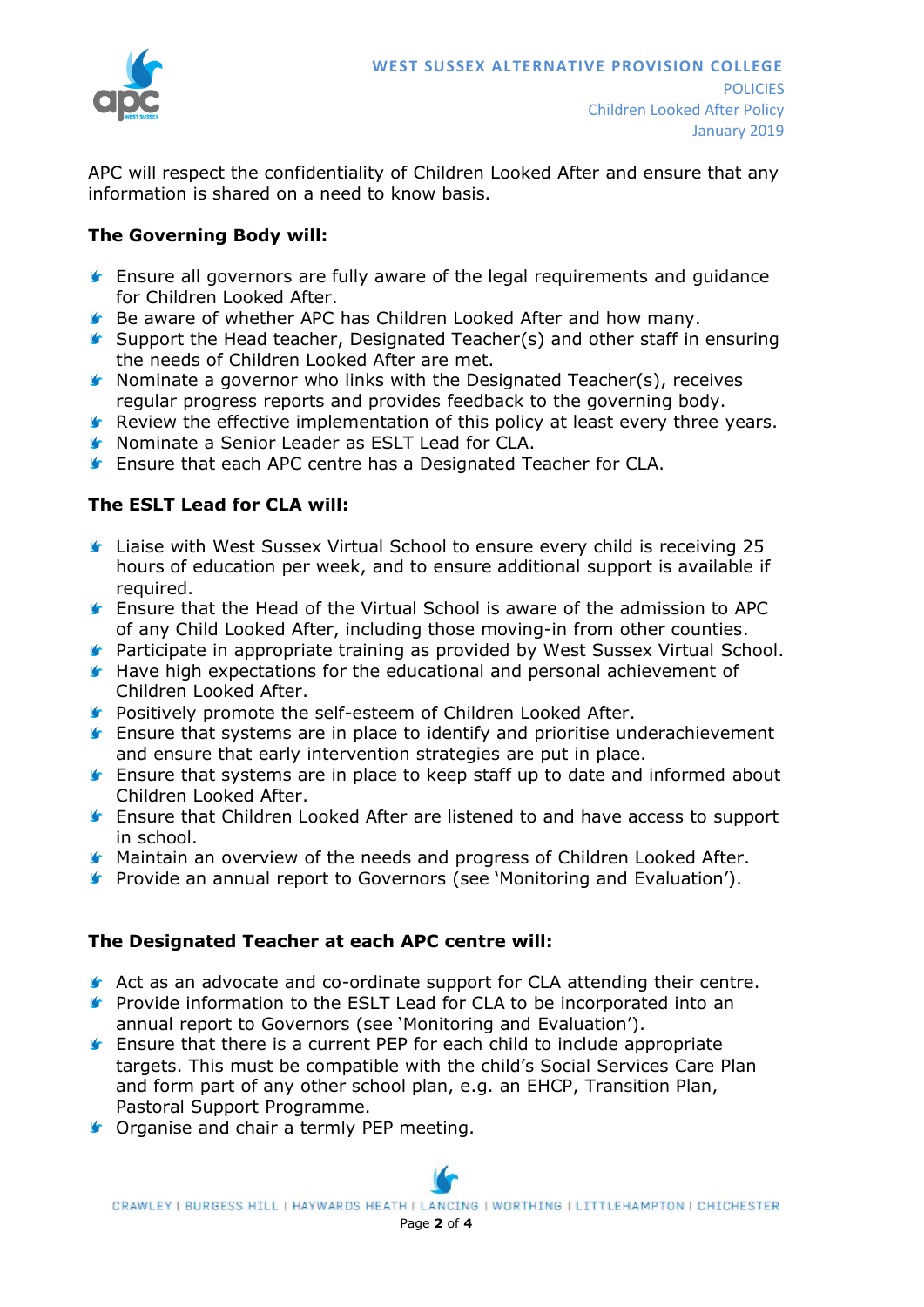

- **Liaise with Social Services so that reviews on each child are attended, if** necessary, or are supported by a written report that promotes the continuity and stability of their education.
- **F** Participate in appropriate training as provided by West Sussex Virtual School.
- Ensure that on admission or transfer all relevant information is requested or sent to the new school.
- **Have high expectations for the educational and personal achievement of** Children Looked After attending their centre.
- **F** Positively promote the self-esteem of Children Looked After.
- **Ensure that systems are in place to identify and prioritise underachievement** of individuals and ensure that early intervention strategies are put in place.
- Refer any attendance concerns to the APC attendance team and/or Pupil Entitlement Investigation team, and supply attendance data as required.
- **F** Ensure that systems are in place to keep centre staff up to date and informed about Children Looked After.
- Ensure that Children Looked After are listened to and have access to support in the centre.
- **K** Maintain an overview of the needs and progress of the centre's Children Looked After.
- **Ensure the co-ordination of any extra pastoral or academic help required** and, where possible, prioritise access to extra-curricular activities and the full range of additional support available to all students in the centre.
- Ensure speedy transfer of information between individuals and other relevant agencies.
- **F** Ensure that there is sensitivity to the background of CLA in the teaching materials available in the centre, especially around work on families and family trees.
- $\blacktriangleright$  Contribute to the statutory CLA reviews in person or in report form written or verbal.

# **MONITORING AND EVALUATION**

The Designated Teachers in each APC centre will provide information to the ESLT Lead for CLA to enable him/her to prepare a termly report for Governors on the achievements and current status of the school's CLA.

This will include:

- Workload issues arising as a result of the number of CLA on roll in the school.
- Levels of progress made by CLA in relation to all children.
- Whether the pattern of attendance and exclusions for CLA is different to that of all children.
- **Any progress or planning issues arising from the PEPs.**
- Whether CLA have Special Educational Needs of any type or have an Education, Health & Care Plan.
- **How the teaching and learning of CLA are reflected in the School** Improvement Plan re resources and interventions.